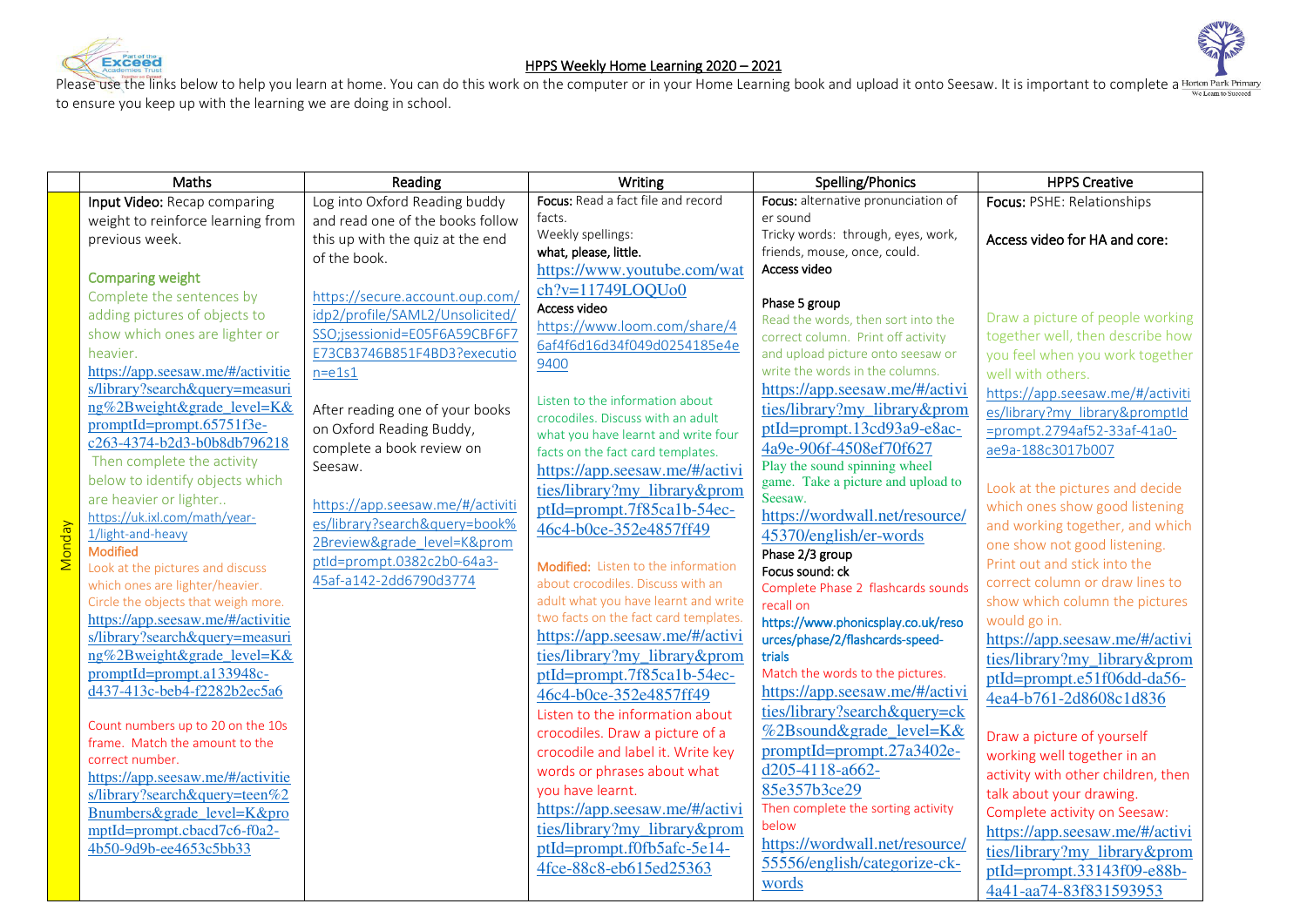|                                    | Input Video:                     | Focus: Match the statements to the                                            | Focus: alternative pronunciation                                   | Access video for HA:                              |
|------------------------------------|----------------------------------|-------------------------------------------------------------------------------|--------------------------------------------------------------------|---------------------------------------------------|
| Develop an understanding of        |                                  | correct headings.                                                             | of ch sound (c)                                                    | https://www.youtube.com/wat                       |
| what volume is by finding          | <b>Bats</b>                      | Story video link:                                                             | Access video                                                       | ch?v=OV6fPw-MRFo                                  |
| different items holding different  | See activity on see saw - read   | https://www.youtube.com/wat                                                   | https://www.loom.com/share/d9f1e                                   |                                                   |
| amounts of liquid and ordering     | the information about bats and   | $ch?v=11749LOOU00$                                                            | 67f4aff455fb67f5996afb8c72e                                        | Draw a picture to show what a good                |
| them according to the volume of    | answer the questions.            | Access video for HA:                                                          |                                                                    | friend does for you. Then read the                |
| the liquid.                        | https://app.seesaw.me/#/activi   | https://www.loom.com/share/1af1a1                                             | Phase 5 group                                                      | words and circle the qualities a good             |
| https://app.seesaw.me/#/activitie  | ties/library?my library&prom     | f224e94848b1bfc1a226b37cd0                                                    | Chn record themselves reading the                                  | friend should have. In the empty                  |
| s/library?search&query=volume      | ptId=prompt.1562a647-3e81-       | Read the statements and sort them<br>under the headings, Use a conjunction to | words, then write the words out and                                | stars, write down some qualities in a             |
| &promptId=prompt.efb5f492-         | 420e-be9d-a757d8598eac           | join two sentences together.                                                  | add sound buttons to them. See<br>activity on Seesaw:              | good friend.                                      |
| d8e6-4d7c-95f1-eb95c5847f68        |                                  | https://app.seesaw.me/#/activi                                                |                                                                    | https://app.seesaw.me/#/activi                    |
| Then complete the below            |                                  | ties/library?my_library&prom                                                  | https://app.seesaw.me/#/activi                                     | ties/library?my_library&prom                      |
| activity to identify objects which | Read the text: Jack and the      | ptId=prompt.577dc674-9791-                                                    | ties/library?my library&prom                                       | ptId=prompt.275c48fd-430f-                        |
| container hold more or less.       | Beanstalk then complete the      | 43e7-b2d1-9877ad23f611                                                        | ptId=prompt.7d1e7ad2-bc46-                                         | 4b21-8331-663eff67ad6e                            |
| https://uk.ixl.com/math/year-      | story board to sequence the      |                                                                               | 4498-a72d-4b10d31d859a                                             |                                                   |
| 1/holds-more-or-less               | story.                           | Modified - Read the statements and                                            | Read listen to the word then read                                  | Modified Discuss the qualities you                |
|                                    | https://app.seesaw.me/#/activi   | sort them under the headings, Use                                             | along with the words and sentences.<br>https://www.spellzone.com/w | want in a friend. Cut and stick the               |
| <b>Modified</b>                    | ties/library?my_library&prom     | capital letters and full stops in the correct                                 |                                                                    | words next to the person outline, or              |
| Use the words in the box to label  | ptId=prompt.fee31928-94bf-       | places.                                                                       | ord lists/list-11532.htm                                           | write words in the boxes.                         |
| the bottles. Then identify which   | 4ae1-a20f-51e513154f22           | https://app.seesaw.me/#/activi                                                | Phase 2/3 group<br>Focus sound: e                                  |                                                   |
| container holds the most and       |                                  | ties/library?my library&prom                                                  | Watch the speedy flash cards first to                              | https://app.seesaw.me/#/activi                    |
| which one holds the least.         | https://app.seesaw.me/#/activiti | ptId=prompt.3776f8e3-e462-                                                    | review sounds                                                      | ties/library?my_library&prom                      |
| https://app.seesaw.me/#/activitie  | es/library?my_library&promptId   |                                                                               | https://wordwall.net/resource/9360                                 | ptId=prompt.aebbdce0-4d2a-                        |
| s/library?my_library&promptId=     | =prompt.7547d9d1-bc63-4da7-      | 4c1a-83b6-415b519c2995                                                        | 211/speedy-flashcards-phase-3                                      | 47c2-b994-8e0b1720006a                            |
| prompt.898c3278-eea2-48fa-         | a7c6-e239dc8b4535                | Place the pictures under the correct                                          |                                                                    | First watch the video about 'What                 |
| b767-497aed01adc9                  |                                  | headings and label them.                                                      | Complete the 'e' spelling activity                                 | makes a good friend.' Next have a                 |
| Then complete the below            | Read the story with adult        | https://app.seesaw.me/#/activi                                                | https://app.seesaw.me/#/activi                                     | look at the pictures and sort them                |
| activity to identify objects which | support then retell it. Chn can  | ties/library?my_library&prom                                                  | ties/library?search&query=e                                        | depending on whether you think                    |
| container hold more or less.       | record them retelling the story  | ptId=prompt.ae101f56-84f8-                                                    | %2Bsound&grade_level=K&                                            | that is the behaviour of a good<br>friend or not. |
| https://uk.ixl.com/math/year-      | on seesaw.                       |                                                                               | promptId=prompt.f10820b0-                                          | https://app.seesaw.me/#/activi                    |
| 1/holds-more-or-less               | https://app.seesaw.me/#/activi   | 4094-805d-83c4f177ffa3                                                        | debc-4ff5-b1f7-dd1138fc7bc3                                        |                                                   |
|                                    | ties/library?my_library&prom     |                                                                               |                                                                    | ties/library?search&query=w                       |
| Identifying numbers to 20.         | ptId=prompt.0167fd62-8a01-       |                                                                               | Match the words to the                                             | hat%2Bmakes%2Ba%2Bgoo                             |
| Count the dots and circle the      | 4d41-aa28-c7423a9bffc1           |                                                                               | pictures, take a picture of                                        | d%2Bfriend&grade_level=K                          |
| correct number.                    |                                  |                                                                               | work and upload to seesaw                                          | &promptId=prompt.33049b5a                         |
| https://app.seesaw.me/#/activitie  |                                  |                                                                               |                                                                    | -21be-4386-a9f8-                                  |
| s/library?search&query=teen%2      |                                  |                                                                               |                                                                    | a3a5e205821f                                      |
| Bnumbers&promptId=prompt.11        |                                  |                                                                               | https://wordwall.net/resource/                                     |                                                   |
| f16bb6-e2fc-474e-82d9-             |                                  |                                                                               | 44165/english/phonics-e                                            |                                                   |
| b7a2131afdce                       |                                  |                                                                               |                                                                    |                                                   |
|                                    |                                  |                                                                               |                                                                    |                                                   |
|                                    |                                  |                                                                               |                                                                    |                                                   |
|                                    |                                  |                                                                               |                                                                    |                                                   |

Tuesday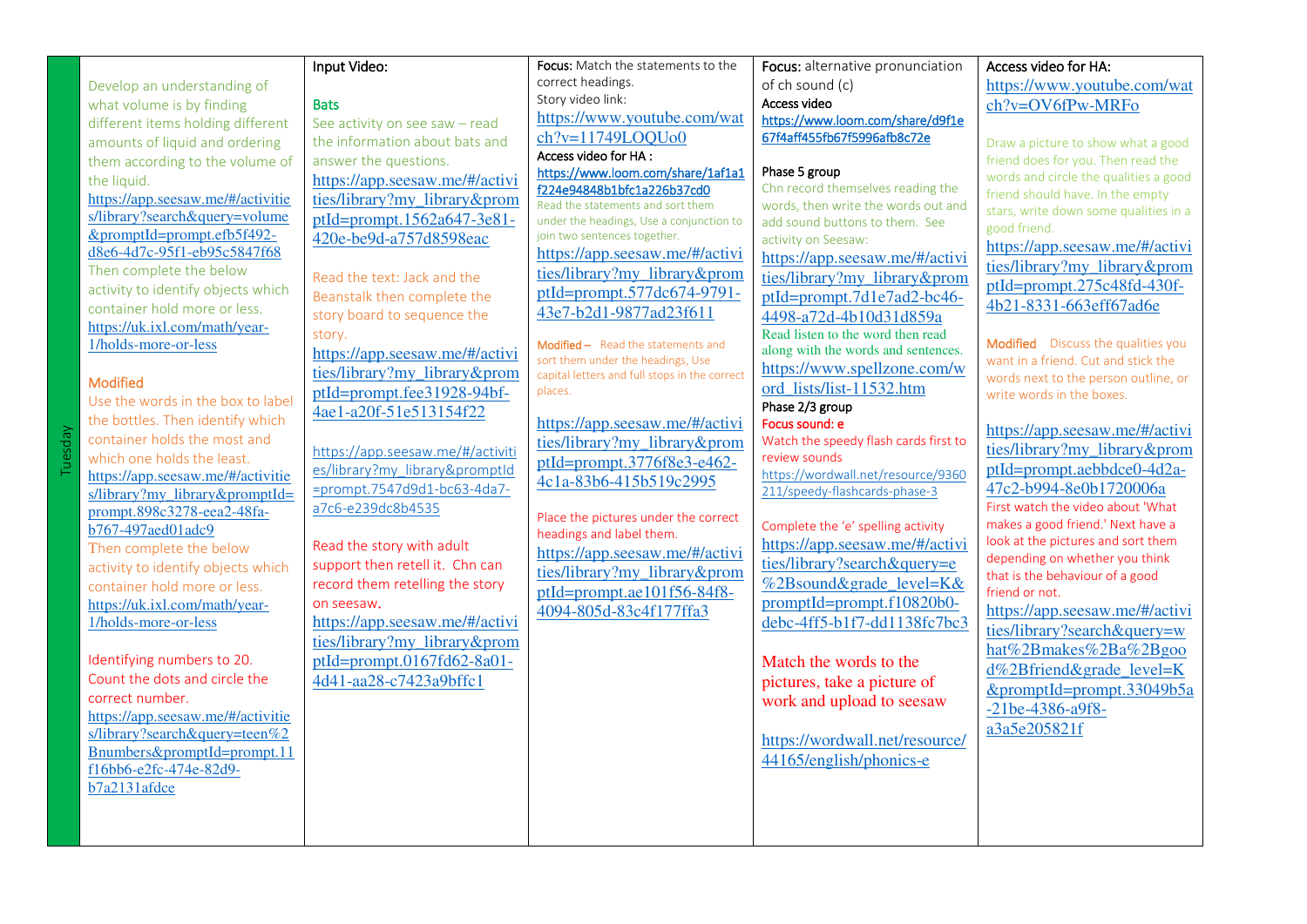| Complete the activity on seesaw                                     | Input Video:                     | Focus: comprehension                                                        | Focus: alternative pronunciation of                             | Access video for HA and core:                                          |
|---------------------------------------------------------------------|----------------------------------|-----------------------------------------------------------------------------|-----------------------------------------------------------------|------------------------------------------------------------------------|
| by using non-standard measures                                      |                                  | https://www.youtube.com/watc                                                | 'ch' sound (sh)                                                 | https://www.bbc.co.uk/bitesiz                                          |
| to identify how much liquid a                                       | Read the sentences about bats    | h?v=TQoYF8d7Sto                                                             | Access video                                                    | e/topics/z6882hv                                                       |
| container can hold. Make a                                          | and use the words from the       | Access video for HA and core:                                               | https://www.loom.com/share/10a13<br>3a7e3c44012b059c06f68bde390 |                                                                        |
| prediction, then check to see                                       | word bank to fill the gaps. Draw |                                                                             |                                                                 |                                                                        |
| how many cups of water a larger                                     | pictures to show what they       | Read the information about                                                  | Phase 5 group                                                   | Draw a picture of yourself and your                                    |
| container will hold. Repeat with                                    | mean.                            | crocodiles before answering the                                             | Read the words and write them in                                | friend and describe your                                               |
| other containers.                                                   | https://app.seesaw.me/#/activi   | questions. Write in full sentences<br>and check that their work makes       | the correct column.                                             | appearances. Identify what is the                                      |
| https://app.seesaw.me/#/activitie                                   | ties/library?my_library&prom     | sense.                                                                      | https://app.seesaw.me/#/activi                                  | same about you and your friend and<br>what is different.               |
| s/class/class.1cabf004-6b1b-                                        | ptId=prompt.31923c23-0038-       |                                                                             | ties/library?my library&prom                                    | https://app.seesaw.me/#/activi                                         |
| 43ee-91b6-e83bb07bd1a3                                              | 47bf-b503-f355f7d6e647           | https://app.seesaw.me/#/activi                                              | ptId=prompt.c40a1ee2-3a76-                                      | ties/library?my_library&prom                                           |
| Then complete the activity                                          |                                  | ties/library?my library&prom                                                | 4b5d-a29d-b7fee9034981                                          |                                                                        |
| below to compare size, weight                                       | <b>Modified</b>                  | ptId=prompt.af915cbc-f430-                                                  |                                                                 | ptId=prompt.14674399-e281-                                             |
| and capacity.                                                       | Read the text and discuss what   | 421f-b840-e37a937b2d0e                                                      | Match the words to the definitions.                             | 4a7c-8d8b-f8fc253a0318                                                 |
| https://uk.ixl.com/math/year-                                       | happens. Then find information   |                                                                             | https://wordwall.net/resource/                                  |                                                                        |
| 1/compare-size-weight-and-                                          | from the text to help answer the | Modified: Read the information                                              | 756307/ch-words                                                 | Draw a picture of you and                                              |
| capacity                                                            | questions.                       | about crocodiles before answering                                           |                                                                 | your friend Record yourself                                            |
| <b>Modified</b>                                                     | https://app.seesaw.me/#/activi   | the questions. Write in full                                                | Phase 2/3 group                                                 | talking about what is similar                                          |
| Use a cup scoop to fill up the                                      | ties/library?my_library&prom     | sentences and check that their work                                         | Focus sound: u                                                  | and different about the two of                                         |
| cups with beans or another                                          | ptId=prompt.057ff363-887c-       | makes sense.                                                                | Complete Phase 2 flashcards sounds                              | you. e.g we both have short                                            |
| product. Count how many                                             | 4716-babb-8c463d7863fc           | https://app.seesaw.me/#/activi                                              | recall on<br>https://www.phonicsplay.co.uk/reso                 | hair; we both have brown                                               |
| scoops each cup holds.                                              |                                  | ties/library?my_library&prom                                                | urces/phase/2/flashcards-speed-                                 | eyes.                                                                  |
| Take a photo of your cups in                                        | Read the short text and discuss  | ptId=prompt.28b244ae-19f5-                                                  | trials                                                          | https://app.seesaw.me/#/activi                                         |
| order from least to most                                            | the events with a grown up, then | 4336-8b50-7f35b53040ea                                                      | Record yourself reading the words,                              | ties/library?my_library&prom                                           |
| capacity.                                                           | add key words or phrases to the  |                                                                             | then drag them to the correct                                   | $ptId=prompt.d01f8e90-72b4-$                                           |
| https://app.seesaw.me/#/activitie                                   | pictures to explain the sequence |                                                                             | image.                                                          | 4e2e-ad6e-915d74b1253f                                                 |
| s/prompt.ef046fbc-5afc-4a35-                                        | of the story.                    | Paint a picture of a crocodile. Write<br>some key words or phrases to match | https://app.seesaw.me/#/activi                                  |                                                                        |
| 875d-1d8ee2ade223                                                   | https://app.seesaw.me/#/activi   | the pictures.                                                               | ties/library?search&query=u                                     | Draw a picture of you and a friend.                                    |
| Then complete the activity                                          | ties/library?my library&prom     |                                                                             | %2Bsound&grade_level=K&                                         | Show one way you are alike. Show                                       |
| below to compare size, weight                                       | ptId=prompt.fa0a65fe-7130-       | https://www.purplemash.com/                                                 | $promptId=prompt.32e81dc0-$                                     | one way you are different.                                             |
| and capacity.                                                       | 48dd-b990-a971ea8e04fe           | #tab/pm-                                                                    | 28e0-45ef-9e0c-                                                 | tell your teacher how you are alike<br>and different from your friend. |
| https://uk.ixl.com/math/year-<br>1/compare-size-weight-and-         |                                  | home/science/animals                                                        | 557e1e625a71                                                    |                                                                        |
|                                                                     |                                  |                                                                             | Flip the tiles to read the words.                               | https://app.seesaw.me/#/activi                                         |
| capacity                                                            |                                  |                                                                             | https://wordwall.net/resource/                                  | ties/library?search&query=w                                            |
| Drag the acorns into the frames<br>to practice counting to 20. Make |                                  |                                                                             | 44758/english/cvc-flip-tiles-u                                  | hat%2Bmakes%2Bus%2Bthe                                                 |
|                                                                     |                                  |                                                                             |                                                                 | %2Bsame%2Band%2Bdiffere                                                |
| sure you find the correct number                                    |                                  |                                                                             |                                                                 | nt&grade_level=K&promptId                                              |
| and drag them in numerical<br>order.                                |                                  |                                                                             |                                                                 |                                                                        |
| https://app.seesaw.me/#/activitie                                   |                                  |                                                                             |                                                                 | $=$ prompt.78bc69d9-93dc-<br>437a-96d0-b6cc937fb608                    |
| s/library?search&query=countin                                      |                                  |                                                                             |                                                                 |                                                                        |
| g%2Bto%2B20&grade level=K                                           |                                  |                                                                             |                                                                 |                                                                        |
| &promptId=prompt.9f085791-                                          |                                  |                                                                             |                                                                 |                                                                        |
| 4526-46d2-8efd-52ad40ce7bdb                                         |                                  |                                                                             |                                                                 |                                                                        |
|                                                                     |                                  |                                                                             |                                                                 |                                                                        |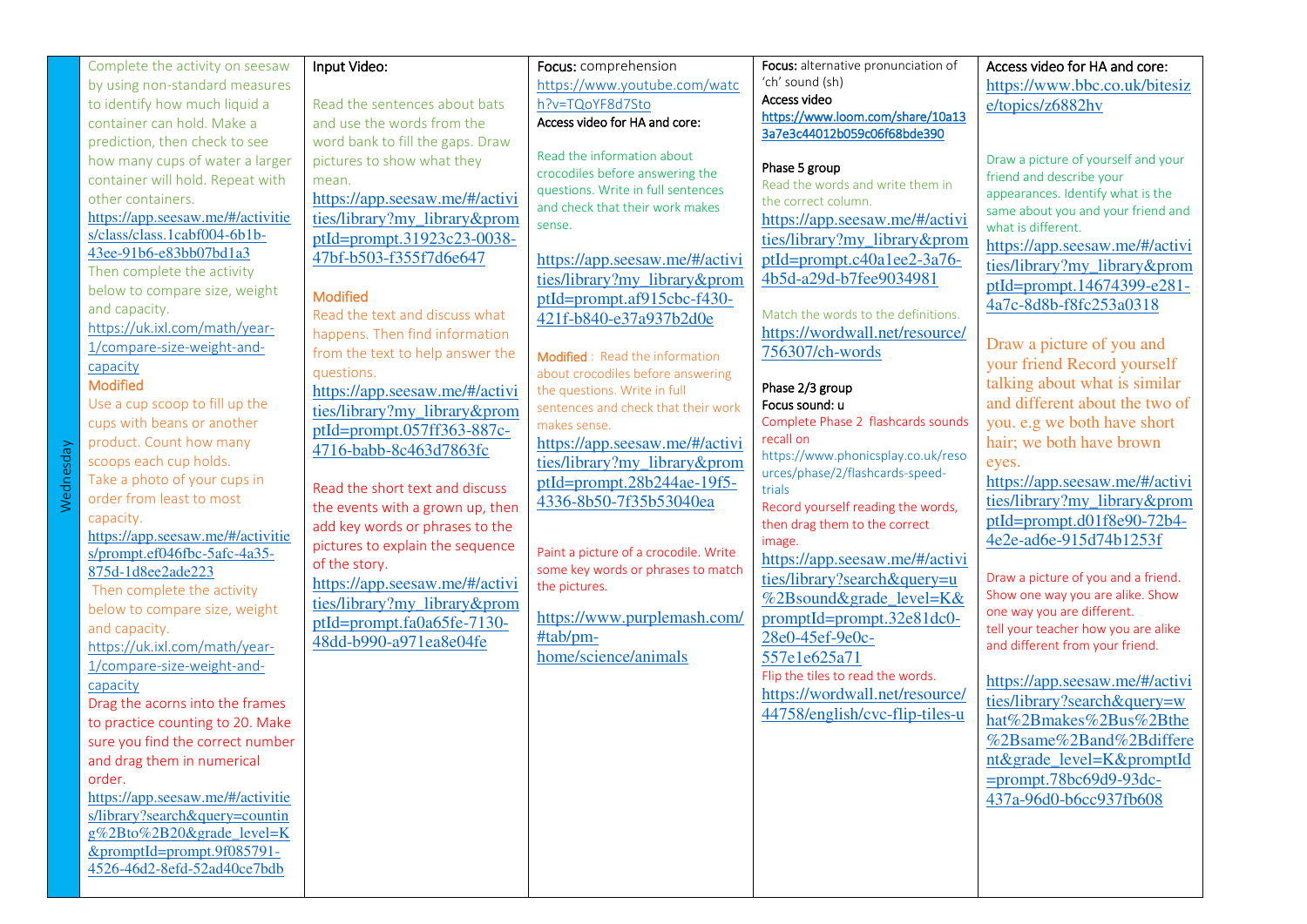| Read the word problems and        | Input Video:                                        | Focus: Crocodile description                 | Focus: Alternative 'a' sound (ay)                               | Access video for HA and core:     |
|-----------------------------------|-----------------------------------------------------|----------------------------------------------|-----------------------------------------------------------------|-----------------------------------|
| discuss what you need to do.      | https://www.loom.com/share/ee                       |                                              | Phase 5 group                                                   | https://classroom.thenational.ac  |
| Use the terms full, half full,    | ed60db910744f5b73c4693e9dd                          | Visit:                                       | Access video                                                    | ademy/lessons/what-are-the-       |
| empty, nearly full, nearly empty. | Ocdf                                                | https://www.dkfindout.com/uk/ani             | https://www.loom.com/share/3731<br>43cba7624c06ae956545f89aad29 | differences-between-mammals-      |
| to help you answer the            |                                                     | mals-and-nature/reptiles/crocodiles-         |                                                                 | and-birds-                        |
| questions.                        | Logon to their individual oxford                    | and-alligators/<br>Find out some facts about | Complete the                                                    | 6gvp8c?activity=video&step=1      |
| https://app.seesaw.me/#/activi    | reading buddy logons and access                     | crocodiles: Identify what they look          | look/say/cover/write/check online                               |                                   |
| ties/library?my_library&prom      | the ebook which has been                            | like and describe their body parts in        | activity                                                        | Think about things you like and   |
| ptId=prompt.fb81c1fb-6308-        | assigned to them, then complete                     | more detail.                                 | https://www.spellzone.com/w                                     | things your friend likes. Record  |
| 469e-b07b-830ead8b1d72            | the quiz at the end of the book.                    | https://app.seesaw.me/#/activi               | ord lists/look-say-cover-                                       | your ideas in sentences           |
| Complete the activity on Purple   | https://www.oxfordreadingbudd                       | ties/library?my_library&prom                 | write-check-11389.htm                                           |                                   |
| Mash. Order the liquid amounts    | y.com/uk                                            | ptId=prompt.a92f0d1e-df69-                   | Complete the spelling game on                                   | https://app.seesaw.me/#/activi    |
| shown from least amount to        |                                                     | 4db4-9684-3a59081c0830                       | Purple Mash.                                                    | ties/library?search&query=m       |
| most.                             | <b>Modified</b>                                     |                                              | https://www.purplemash.com/                                     | e%2Band%2Bmy%2Bfriend             |
| https://www.purplemash.com/#t     | Logon to their individual oxford                    | Modified Visit:                              | #tab/pm-                                                        | %2Bspecial%2Btalents&grad         |
| $ab/pm$ -                         | reading buddy logons and access                     | https://www.dkfindout.com/uk/ani             | home/literacy/phonics/phonic                                    | e_level=K&promptId=prompt         |
| home/maths/measures/maths         | the ebook which has been                            | mals-and-nature/reptiles/crocodiles-         | s_phase_5/phonics_phase_5                                       | .0aa67a68-116e-4b64-85bf-         |
| measures all                      | assigned to them, then complete                     | and-alligators/<br>Find out some facts about | cloze                                                           | c0ac03c97f32                      |
|                                   | the quiz at the end of the book.                    | crocodiles: Identify what they look          |                                                                 |                                   |
| <b>Modified</b>                   | https://www.oxfordreadingbudd                       | like; draw a picture and describe the        | Focus sound: r                                                  | Work with a family member.        |
| Read the word problems and        | y.com/uk                                            | body parts.                                  | Complete Phase 2 flashcards sounds<br>recall on                 | Each choose the cards that show   |
| discuss what you need to do.      |                                                     |                                              | https://www.phonicsplay.co.uk/reso                              | some things you like and add      |
| Use the terms full, half full,    | First, visit phonis play to review                  | https://app.seesaw.me/#/activi               | urces/phase/2/flashcards-speed-                                 | them to your circle on the Venn   |
| empty, nearly full, nearly empty. | rhe phase 2 phonics sound by                        | ties/library?my_library&prom                 | trials                                                          | diagram. Anything you both like   |
| https://app.seesaw.me/#/activi    | playing the buried treasure game                    | ptId=prompt.c5eda670-d637-                   | Identify and sort the words that start                          | goes in the middle. Anything that |
| ties/library?my_library&prom      | https://www.phonicsplay.co.uk/r                     | 4dd9-8eff-5900f2963964                       | with the sound 'r'.                                             | neither of you like goes outside  |
| ptId=prompt.ef6157b7-ea24-        | esources/phase/2<br>Then, logon to their individual |                                              | https://app.seesaw.me/#/activi                                  | of the circles. You can also add  |
| 491e-91f6-b26c6d2eabd5            | oxford reading buddy logons and                     | Practise reading and writing these           | ties/library?search&query=r%                                    | your own ideas.                   |
|                                   | access the ebook which has been                     | words. Choose a word and write it in         | 2Bwords&grade level=K≺                                          | https://app.seesaw.me/#/activi    |
| Cut out the images and stick      | assigned to them, then complete                     | a sentence below.                            | omptId=prompt.acd6a93b-                                         | ties/library?my_library&prom      |
| them down in the correct order    | the quiz at the end of the book.                    | https://app.seesaw.me/#/activi               | 80d2-43f5-b9d7-                                                 | ptId=prompt.220e6ac4-951f-        |
| on the boxes at the bottom.       | https://www.oxfordreadingbudd                       | ties/library?my_library&prom                 | d82e27a7f7da                                                    | 4ead-9a92-923a136c42b5            |
|                                   | y.com/uk                                            | ptId=prompt.d77ce17c-b42f-                   | complete spelling activity on Purple                            |                                   |
| https://app.seesaw.me/#/activi    |                                                     | 4233-9740-50de1ae00adc                       | Mash.                                                           | Identify things you like and      |
| ties/library?my_library&prom      |                                                     |                                              | https://www.purplemash.com/#tab/                                | dislike and place the pictures    |
| ptId=prompt.195f113a-4781-        |                                                     |                                              | pm-<br>home/literacy/phonics/phonics pha                        | under the headings.               |
| 4842-be9d-af9079256533            |                                                     |                                              | se 2/phonics phase 2 cloze                                      | https://app.seesaw.me/#/activi    |
|                                   |                                                     |                                              |                                                                 | ties/library?search&query=m       |
|                                   |                                                     |                                              |                                                                 | e%20and%20my%20friend%            |
|                                   |                                                     |                                              |                                                                 | 20special%20talents&grade_l       |
|                                   |                                                     |                                              |                                                                 | $evel=K&promptId=prompt.93$       |
|                                   |                                                     |                                              |                                                                 | eece11-1076-4716-ab93-            |
|                                   |                                                     |                                              |                                                                 | e560cee84c41                      |
|                                   |                                                     |                                              |                                                                 |                                   |